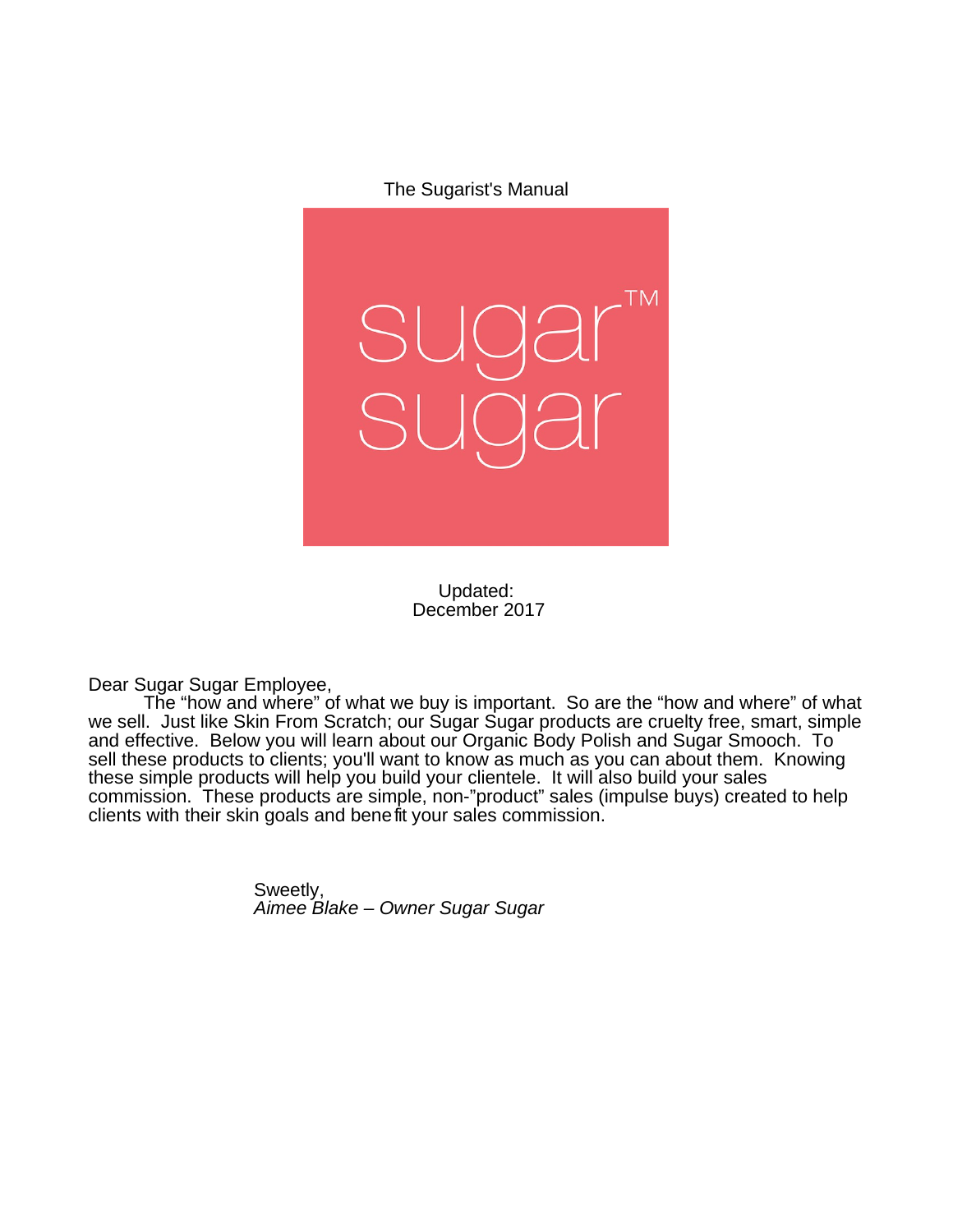

Body Scrubs

Sugar Sugar makes organic body scrubs. They come in 8 ounce size and are non-gmo USDA certified organic. Like everything at Sugar Sugar, they are cruelty free and certified sustainable. There are many vareities. Some of our seasonal favorites are:

- Coconut Lavender Body Polish
- Coconut Lime Body Polish
- Holiday Sugar Cookie
- Peppermint Candy Cane
- Coconut Orange Peel

Contains: Organic Cane Sugar, Organic Dead Sea Salt, Organic Coconut Oil, Vitamin E Oil and Essential Oils. (Organic Florals where applicable)

Directions for Use: Gently rub polish all over damp body. Use a circular motion to exfoliate dead skin. Do not use on face.

No GMO's. No animal testing. Gluten free. Vegan.